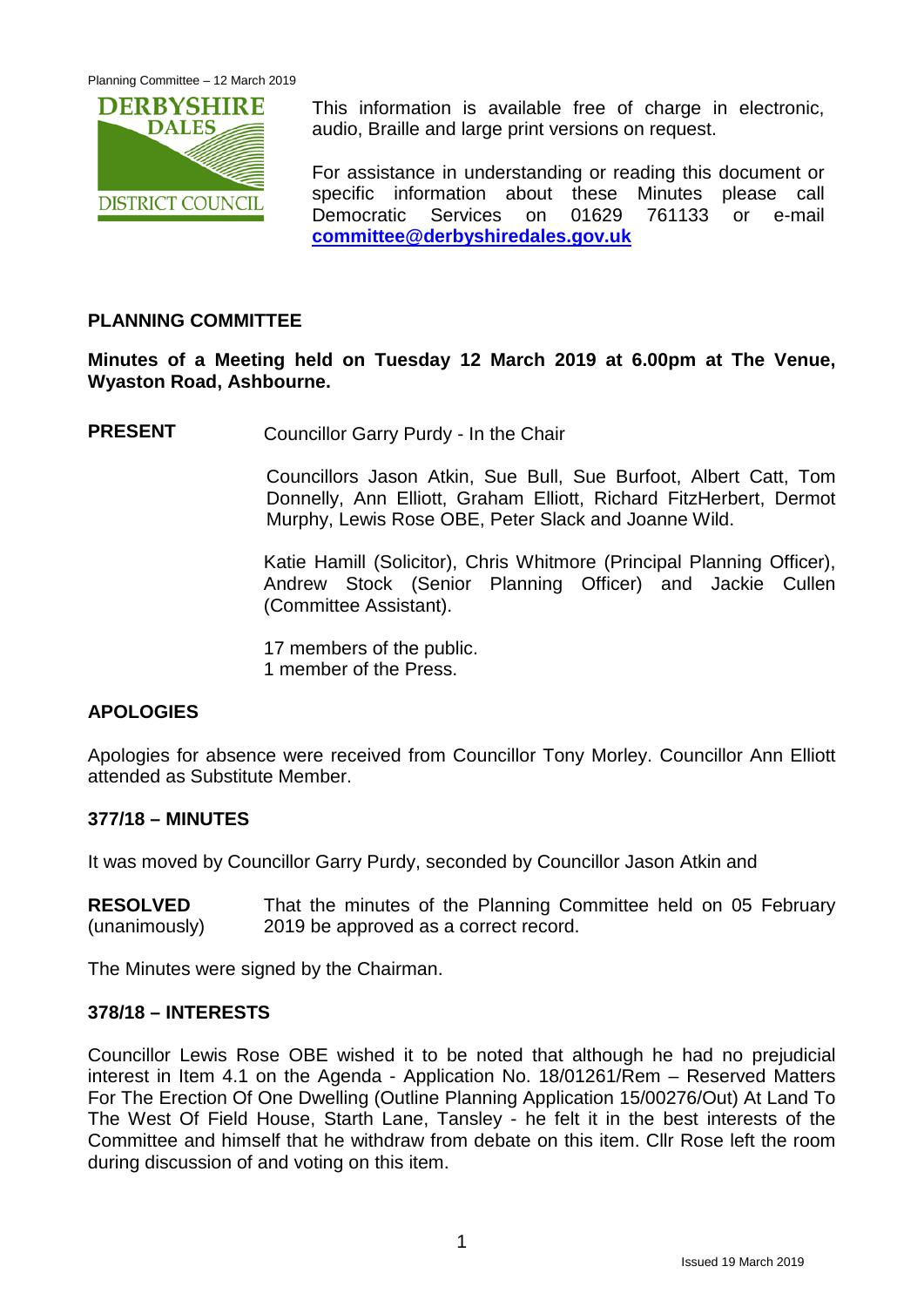# **379/18 – APPLICATION NO. 18/01261/REM – RESERVED MATTERS FOR THE ERECTION OF ONE DWELLING (OUTLINE PLANNING APPLICATION 15/00276/OUT) AT LAND TO THE WEST OF FIELD HOUSE, STARTH LANE, TANSLEY**

The Committee visited the site prior to the meeting to allow Members to consider the appropriateness of the appearance, layout and scale of the proposed dwelling, the site access and associated landscaping and the impact of the development on the local environment.

Correspondence received after publication of the agenda was distributed at the meeting. This comprised a note of comments received from the Local Highway Authority regarding the revisions to the parking and manoeuvring area and turntable, together with note of their acceptance of Condition 2 in the Officer's Recommendation regarding the maintenance of the parking and turntable.

In accordance with the procedure for public participation Mr Stephen Priest (local resident) spoke against the application and Mr John Harrison (Applicant) spoke in favour of the application.

The Principal Planning Officer clarified the situation with regard to the parking and manoeuvring area being within the identified site area.

It was moved by Councillor Albert Catt, seconded by Councillor Dermot Murphy and

**RESOLVED** That approval of the reserved matters application be granted, subject to the conditions set out in the report.

**Voting:**

| For                | 9            |
|--------------------|--------------|
| <b>Against</b>     | 3            |
| <b>Abstentions</b> | $\mathbf{0}$ |

The Chairman declared the motion CARRIED.

# **380/18 – APPLICATION NO. 18/00859/FUL – USE OF GROUND FLOOR AS AN ADULT GAMING CENTRE (SUI GENERIS USE) AT 1 UNION STERET, ASHBOURNE**

The Committee visited the site prior to the meeting, as requested by Members at the Planning Meeting held on 15 January 2019, at which this item was deferred. The site visit was to enable Members to assess the mix of residential and commercial properties, and to appreciate how the amenity of the nearby residential properties were affected by other commercial properties in the area.

In accordance with the procedure for public participation Mr Darren Archer (local resident) spoke against the application; Mr Darren Archer also read a statement on behalf of Mr Steven Pountain (local resident) against the application; and Mr David Spencer (local resident) spoke against the application.

It was moved by Councillor Peter Slack, seconded by Councillor Sue Burfoot and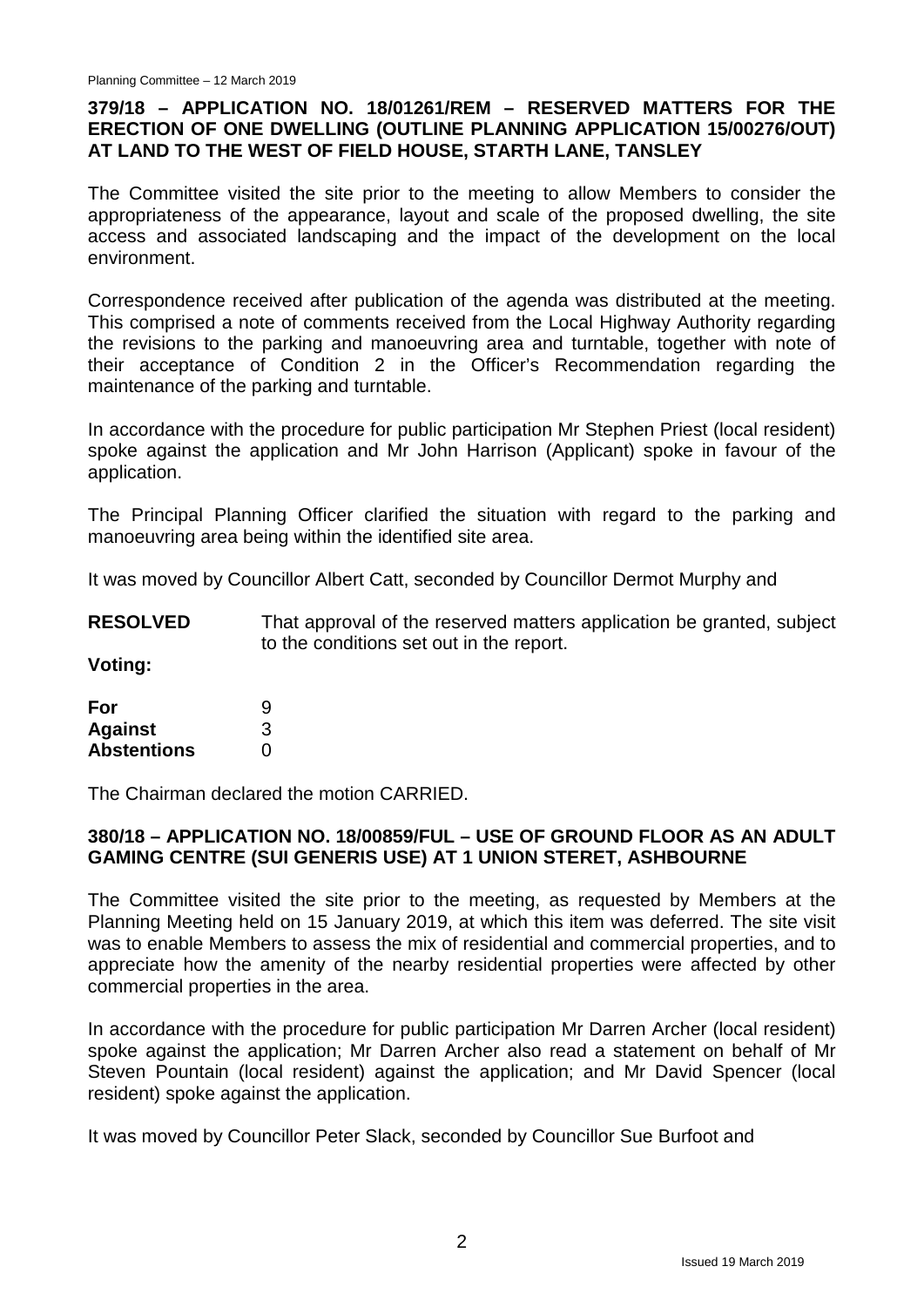**RESOLVED** That planning permission be refused, for the following reason:

#### Reason

**Voting:** The nature of the proposed use is such that it would result in unacceptable effects on the residential amenity of the occupants of neighbouring residential dwellings.

| For                |   |
|--------------------|---|
| <b>Against</b>     | 5 |
| <b>Abstentions</b> |   |

The Chairman declared the motion CARRIED.

### **381/18 – APPLICATION NO. 18/01346/REM – RESERVED MATTERS FOR THE ERECTION OF 33 DWELLINGS AT LAND ADJACENT TO BIGGIN VIEW, HULLAND WARD**

Correspondence received after publication of the agenda was distributed at the meeting. This comprised clarification regarding the correct edition of the Adopted Derbyshire Dales Local Plan, which was wrongly referred to in paragraph 3.1 of the report; and a summary of comments from Hulland Ward Parish Council in respect of the drainage scheme for rainwater and foul water, play area and Management Company.

In accordance with the procedure for public participation Ms Wendy Whitbread (local resident) commented on the application.

It was moved by Councillor Lewis Rose OBE, seconded by Councillor Jason Atkin and

**RESOLVED** (unanimously) That reserved matters be approved, subject to the conditions set out in the report.

### **382/18 – APPLICATION NO. 19/00073/REM – RESERVED MATTERS FOR THE APPROVAL OF LAYOUT, APPEARANCE AND LANDSCAPING FOR RE-PLANNED PLOTS 8-16, 40-47 AND 51-76 RESULTING IN A REDUCTION OF OVERALL PLOTS TO 110 (OUTLINE PERMISSION 15/00319/OUT) AT LEYS FARM, WYASTON ROAD, ASHBOURNE**

Correspondence received after publication of the agenda was distributed at the meeting. This comprised clarification regarding the number of plots that would be affected by this Application: 42 approved/original plots would be affected, and not 40 as set out in paragraph 1.3 of the report.

In accordance with the procedure for public participation Mr Peter Dobbs (local resident) spoke against the application.

It was moved by Councillor Lewis Rose OBE, seconded by Councillor Jason Atkin and